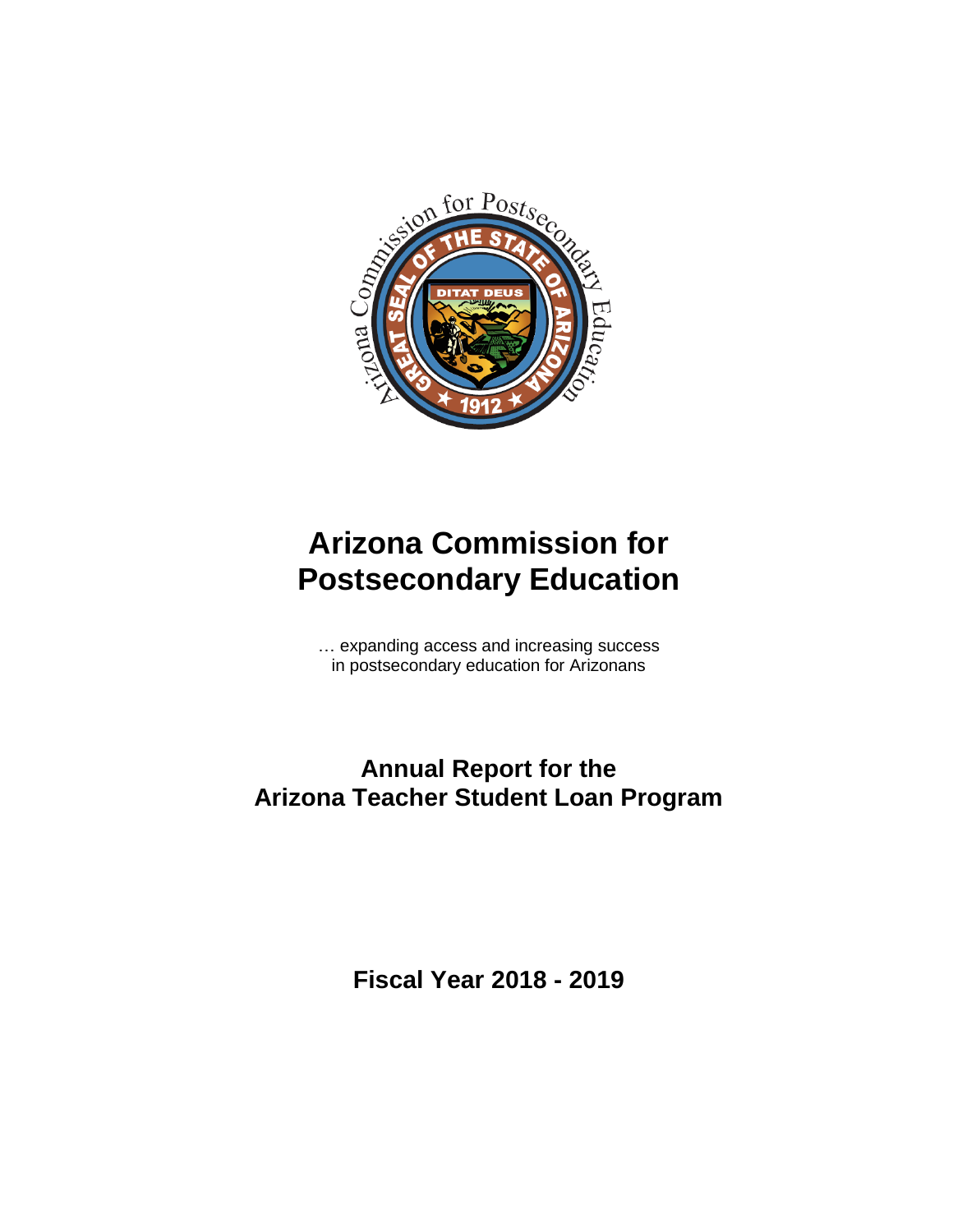# **Arizona Commission for Postsecondary Education**



2020 North Central, Suite 650 Phoenix, Arizona 85004 Tel: (602) 542-7230 | Fax: (602) 258-2483 Email[: acpe@azhighered.gov](mailto:acpe@azhighered.gov) | Website: [https://highered.az.gov](https://highered.az.gov/)

November 26, 2019

The Honorable Doug Ducey, Governor The Honorable Katie Hobbs, Secretary of State The Honorable Karen Fann, President of the Senate The Honorable Russell Bowers, Speaker of the House of Representatives

On behalf of the Arizona Commission for Postsecondary Education (ACPE), I respectfully submit the enclosed annual report for the Arizona Teacher Student Loan Program formerly known as the Math, Science, and Special Education Teacher Loan Forgiveness Program (MSSE). The ACPE Commissioners and staff remain committed to investing themselves in the work of higher education through their mission of *increasing access and expanding success in postsecondary education for Arizonans*. This report reflects that commitment.

Established in the 2007 legislative session, the MSSE Program was designed to solve two problems: (1) an Arizona teacher shortage in specific areas and (2) novice teachers leaving the profession due to burdensome loan debt and modest pay. During the 2017 Fifty-Third Legislature, First Regular Session, Senate Bill 1040 made significant changes along with renaming the program to the Arizona Teacher Student Loan Program. The program changes described in the report became effective in FY 2018. In addition, this report includes a description of the program, the number of applicants, the number of loan recipients, the qualifying institutions they attended, the name of the K-12 school where loan recipients are employed, and the number of good cause exceptions requested/granted.

The Arizona Teacher Student Loan Program is designed to attract quality students into teaching preparation programs who will take on the mission of service in order to repay their obligation. The report outlines the success of the program in attracting and retaining teachers in the fields most needed. Based upon this success, the Commission makes a request for increased funding of \$312,400.

A copy of the annual report and more detailed information about the Arizona Commission for Postsecondary Education, its administrative functions, initiatives and its collaboration and partnerships are available on [https://highered.az.gov](https://highered.az.gov/) or by contacting our office at 602.542.7230.

Respectfully Submitted,

april L. Caborn

Dr. April L. Osborn, Executive Director Arizona Commission for Postsecondary Education

cc: Brook White, Senate Senior Policy Advisor Roxanna Pitones, Senate Education Policy Advisor Brendan Foland, House Education Policy Advisor Kelsey Jahntz, House Majority Policy Advisor Chase Houser, House Research Analyst Alexis Pagel, JLBC Fiscal Analyst Jacob Wingate, OSPB Budget Analyst Susan Leach-Murray, Librarian, AZ Library, Archives, and Public Records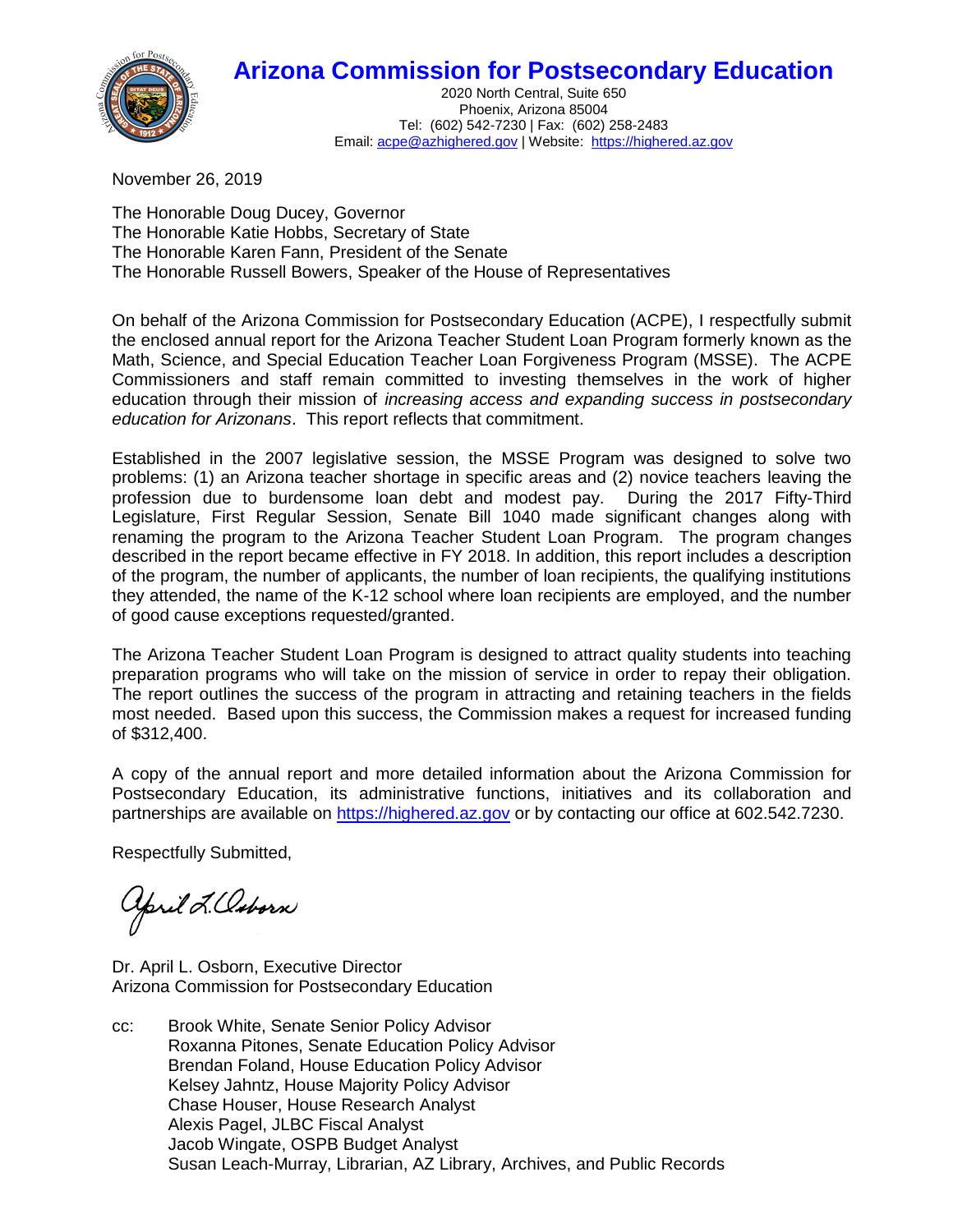#### **The Arizona Commission for Postsecondary Education (ACPE) Arizona Teacher Student Loan Program FY 2018-2019 Annual Report**

Submitted November 26, 2019 Dr. April L. Osborn, Executive Director

#### **Introduction and Description of the Program**

The Math, Science, and Special Education Teacher Loan Forgiveness Program (MSSE) was created in 2007. During the 2017 Fifty-Third Legislature, First Regular Session, Senate Bill 1040 made significant changes along with renaming the program to the Arizona Teacher Student Loan Program (ATSLP). Effective FY 2018, the changes were:

- 1. Elimination of the service area of teaching in elementary schools that are located in geographic areas that are experiencing a shortage of teachers,
- 2. Inclusion of three additional service areas: low-income schools, rural schools, or schools located on an Indian reservation,
- 3. Inclusion of students who are pursuing a teaching certificate through an alternative teacher certificate program as eligible students for the forgivable loan,
- 4. Inclusion of students who have a bachelor's degree and are in an alternative teacher certification program as eligible students for the forgivable loan, and
- 5. The allocation of forty percent of the annual amount appropriated to students who agree to provide instruction in a low-income school, rural school, or a school located on an Indian reservation.

During FY 2019, this student-centered, need-based forgivable loan was designed to increase the number of teachers in Arizona's public K-12 system in the following areas: math, science, special education, low-income schools, rural schools, or schools located on an Indian reservation. The forgivable loan supports and encourages Arizona resident college students to take on a mission of service in order to repay their obligation by pursuing a teaching career in identified high need areas and to remain in the State after graduation. Forgivable loans to help defray the cost of tuition, fees, and instructional materials were granted to eligible junior or senior undergraduate education majors and students enrolled in an alternative teacher certificate program offered at qualifying postsecondary education institutions in the State. Additionally, students must complete the Free Application for Federal Student Aid (FAFSA). The maximum forgivable loan is \$7,000 per academic year for up to three years. To have the loan forgiven, students must sign a promissory note each year agreeing to teach in select service areas in a public K-12 school in Arizona for the number of years they received the loan funding plus one year. The selected service areas in FY 2019 are math, science, special education, or a low-income school, rural school, or a school located on an Indian reservation. Students who do not meet the forgiveness criteria must repay the amount borrowed plus any interest.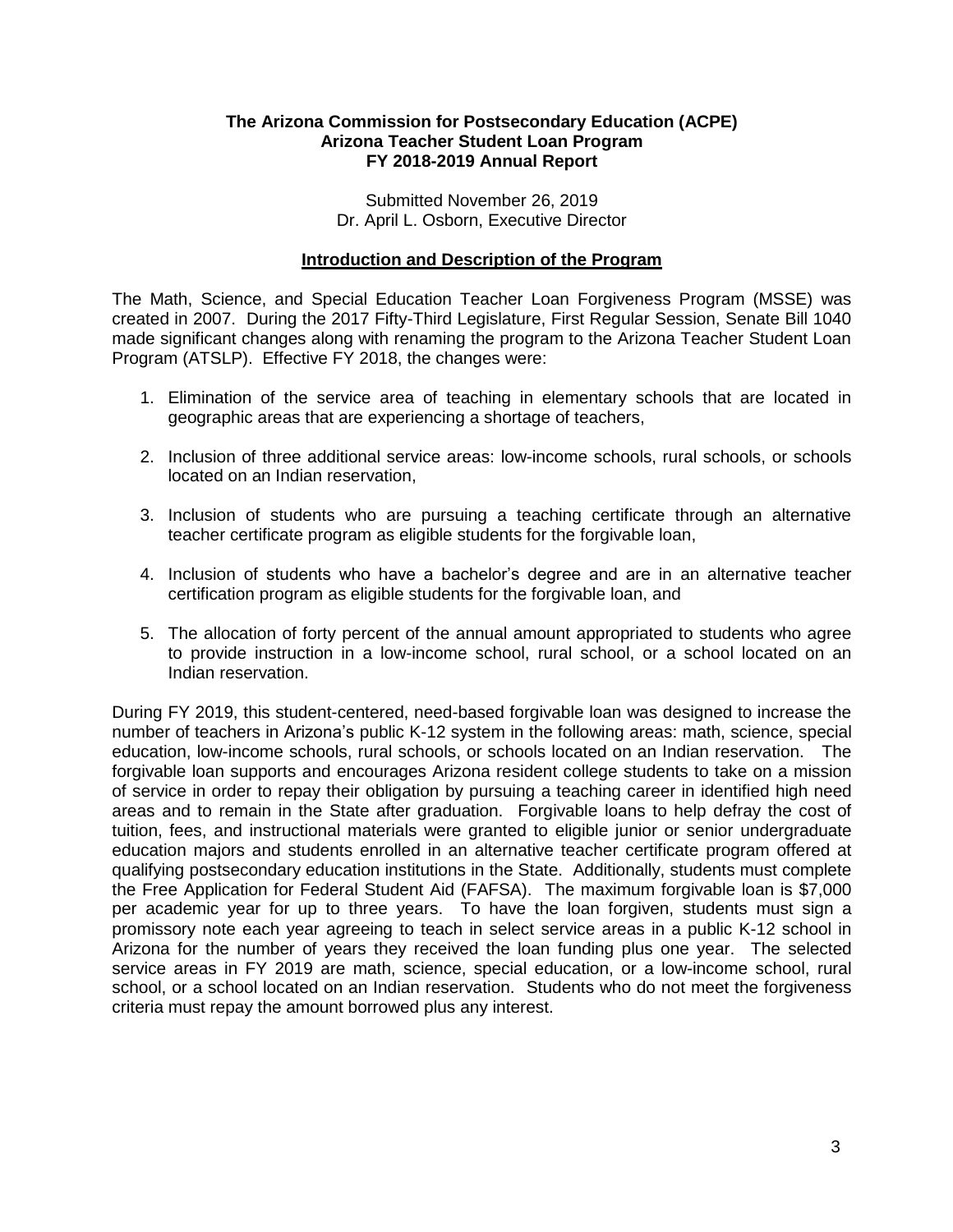#### **Who Benefited from the Forgivable Loan?**

In FY 2019 ATSLP loans were disbursed to 81 students, 50 loans to initial recipients ( $1<sup>st</sup>$  time recipients) and 31 loans to continuing recipients (prior recipients). The loan recipients attended both public and private postsecondary institutions for a total disbursement of \$411,624.52. The table below provides a student profile for those who received loans in FY 2019.

| Total<br><b>Applicants</b> | Total<br><b>Recipients</b> | Total<br><b>Disbursement</b> | <b>Average Loan</b><br><b>Amount</b> | Average<br>Age of<br><b>Recipients</b> | <b>Initial</b><br><b>Recipients</b> | <b>Continuing</b><br><b>Recipients</b> | Good<br>Cause<br><b>Exceptions</b> |
|----------------------------|----------------------------|------------------------------|--------------------------------------|----------------------------------------|-------------------------------------|----------------------------------------|------------------------------------|
| 115                        | 81                         | \$411,624.52                 | \$5,082                              | 30                                     | 50                                  | 31                                     | 0                                  |

### **ATSLP FY 2019 Student Profile**

The difference between the total applicants and the total recipients is comprised of thirty-four applicants who did not meet program requirements.

The following pie charts represent a breakout of the institutions the 81 loan recipients attended and the areas recipients indicated that they would be teaching.



### **Recipients by Institution in FY 2019**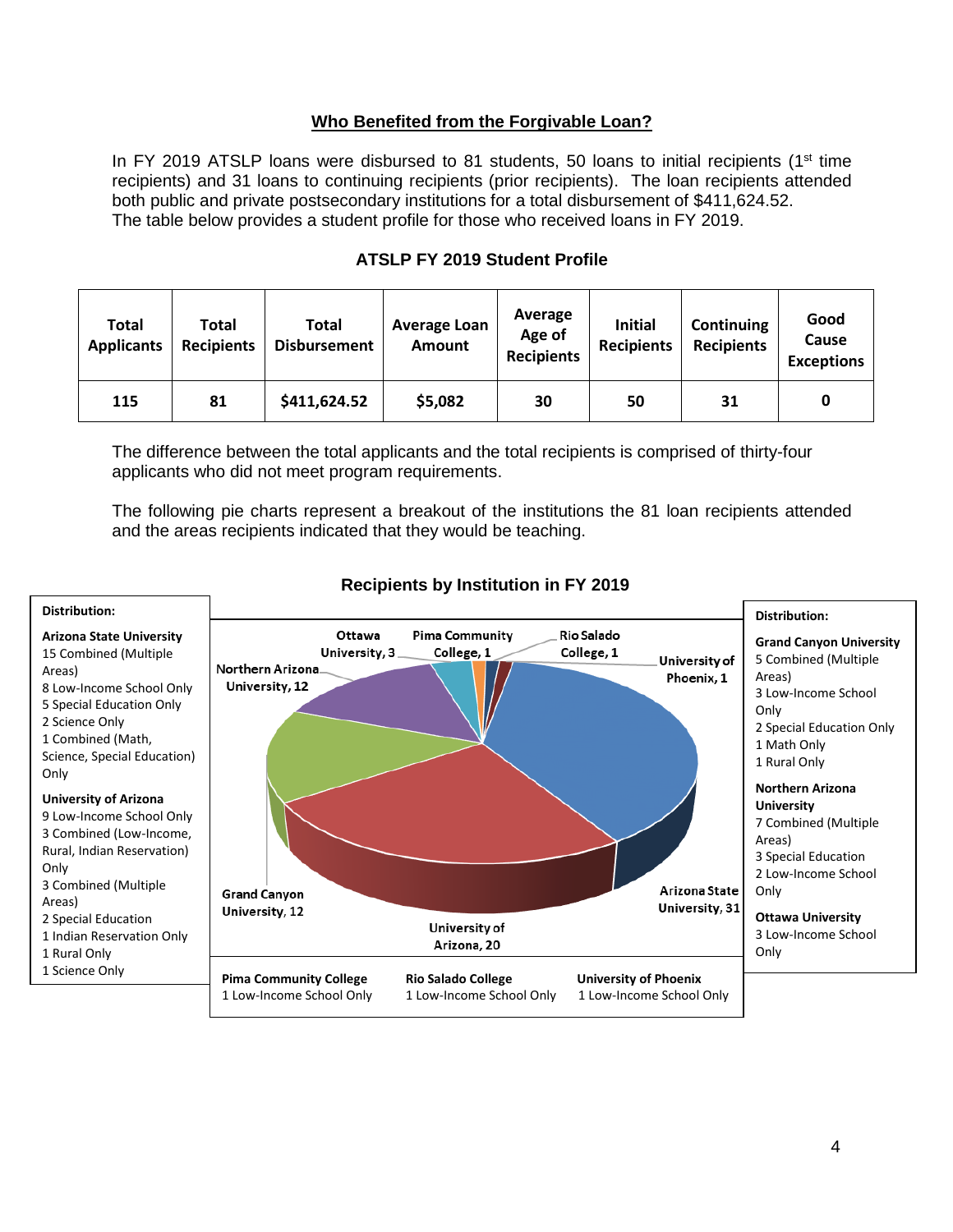

## **Recipients by Subject/Location in FY 2019**

#### **Status of Recipients in ATSLP from Inception through FY 2019**

Tracking responsibilities are significant for ATSLP as each loan recipient is required to be tracked between seven to eleven years, depending on the number of years each student received funding. For students who enter into repayment, the relationship can increase up to 15 years. With the conclusion of FY 2019, 388 students have participated in ATSLP since its inception in 2007.

#### **History of ATSLP Loan Recipients**



In the graphs above 228 (58.8%) loan recipients are or have been teachers. Of those 228 teachers 203 (52.3%) have had their loan forgiven, while 25 (6.4%) are still working on loan forgiveness, with the prospect of an additional 99 (25.5%) loan recipients becoming teachers.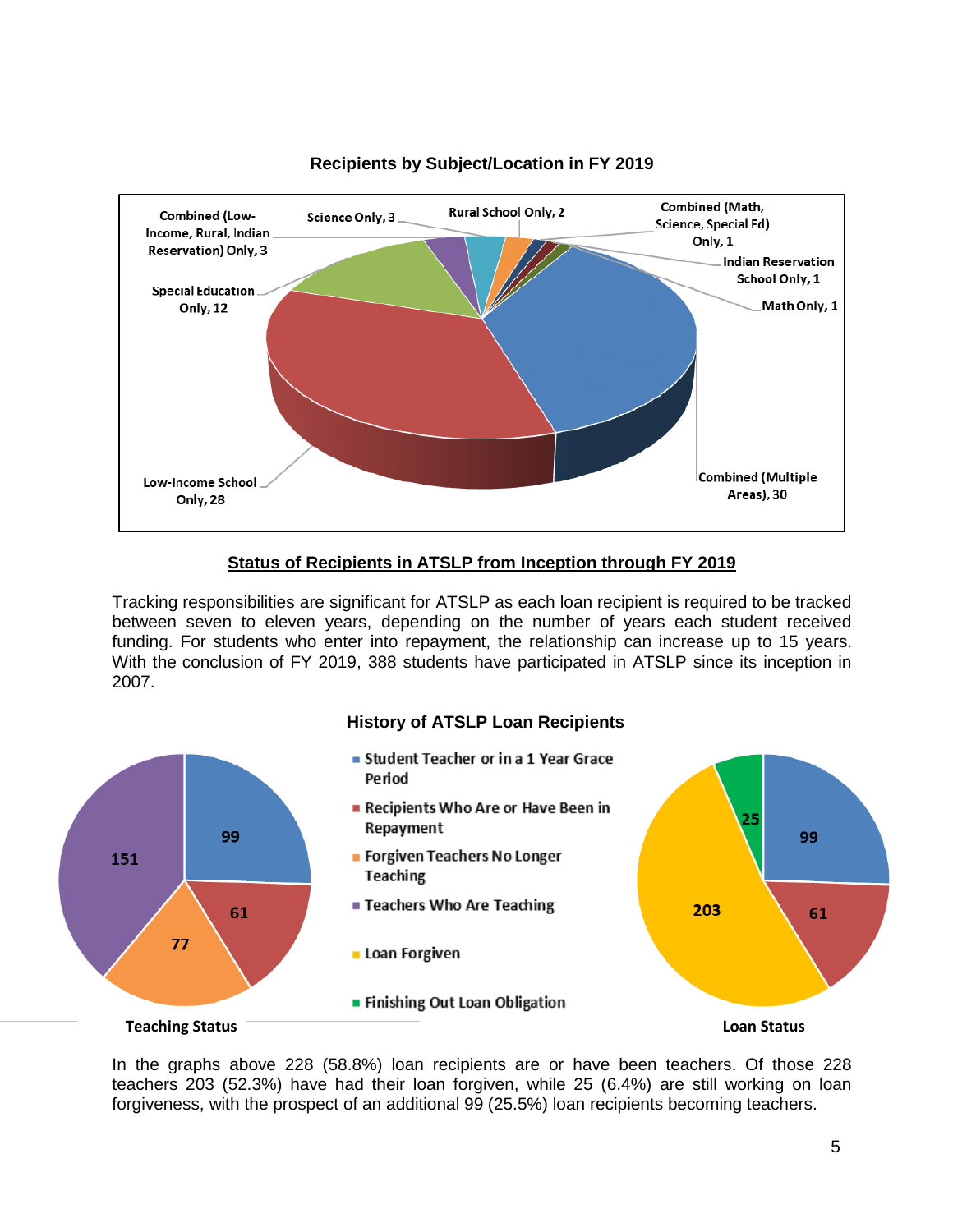In FY 2020 the Commission will continue collecting the five-year teacher retention data for the 80 individuals whose loans have been forgiven through teaching.

The following is a list of the public K-12 schools in Arizona at which the 25 currently teaching loan recipients are employed.

| <b>School</b>                        | <b>School City</b>  | <b>Subject Taught</b>               |  |
|--------------------------------------|---------------------|-------------------------------------|--|
| <b>Collier Elementary</b>            | Avondale            | Science                             |  |
| <b>Conley Elementary School</b>      | Chandler            | <b>Special Education</b>            |  |
| Eva Marshall Magnet Elementary       | Flagstaff           | <b>Special Education</b>            |  |
| <b>Mountain School</b>               | Flagstaff           | Elementary Education - Geo Shortage |  |
| Williams Field High School           | Gilbert             | Math                                |  |
| <b>Glendale Success Academy</b>      | Glendale            | Math                                |  |
| <b>Sunset Elementary</b>             | Glendale            | Elementary Education - Geo Shortage |  |
| Wildflower Elementary School         | Goodyear            | Elementary Education - Geo Shortage |  |
| <b>Continental Elementary School</b> | <b>Green Valley</b> | <b>Special Education</b>            |  |
| Eisenhower Ctr for Innovation        | Mesa                | <b>Special Education</b>            |  |
| <b>Cotton Boll Elementary</b>        | Peoria              | <b>Special Education</b>            |  |
| Peoria Accelerated High School       | Peoria              | Math & Special Education            |  |
| Academia Del Pueblo                  | Phoenix             | Elementary Education - Geo Shortage |  |
| Alfred F Garcia Elementary           | Phoenix             | Elementary Education - Geo Shortage |  |
| Carl Hayden High School              | Phoenix             | <b>Special Education</b>            |  |
| Paseo Hills Elementary               | Phoenix             | <b>Special Education</b>            |  |
| Pinnacle High School                 | Phoenix             | <b>Special Education</b>            |  |
| Sunnyslope High School               | Phoenix             | Science                             |  |
| <b>Curry Elementary School</b>       | Tempe               | <b>Special Education</b>            |  |
| Thatcher High School                 | Thatcher            | Math                                |  |
| Cavett Elementary                    | Tucson              | <b>Special Education</b>            |  |
| <b>Centennial Elementary</b>         | Tucson              | Low Income School                   |  |
| Pima Prevention Partnership          | Tucson              | <b>Special Education</b>            |  |
| Senita Valley Elementary             | Tucson              | Elementary Education - Geo Shortage |  |
| Yuma High School                     | Yuma                | Math                                |  |

#### **K-12 Schools where ATSLP (MSSE) Graduates Served their Teaching Obligation in FY 2019**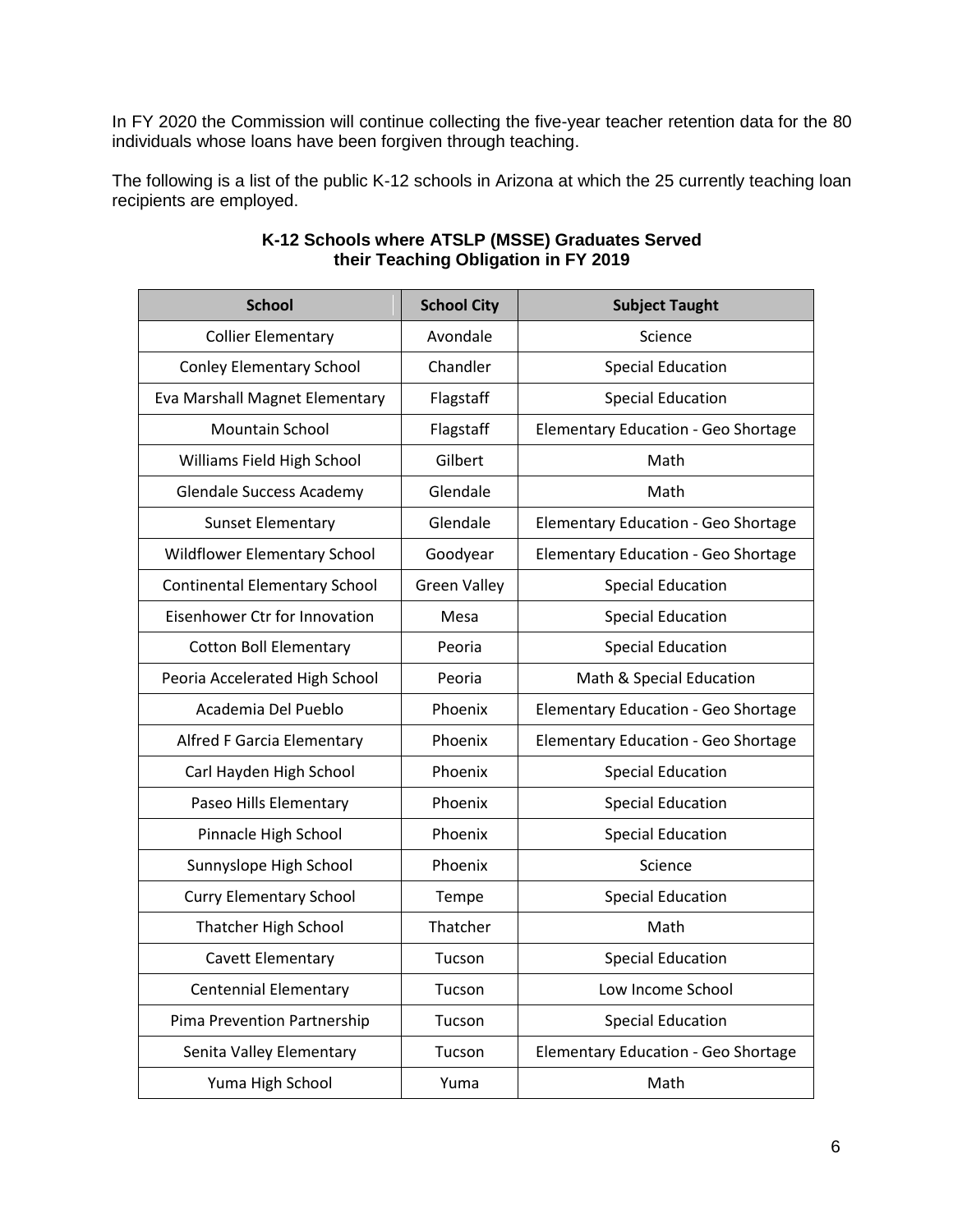### **Conclusion**

ATSLP provides an important vehicle to shape student choices and bring new teachers to the profession in order to meet Arizona's teacher shortage needs. The program is designed to contribute to the teacher pipeline by financially assisting quality students already in teaching preparation programs:

- Who are enrolled at public postsecondary institutions but are not supported by the Arizona Teachers Academy,
- Who are enrolled at private postsecondary institutions,
- Who are enrolled in Alternative Certification Programs, and
- Who will take on the mission of service in order to repay their ATSLP obligation.

Service can be accomplished in one of four ways:

- Teach in a low-income public school (sixty percent or more of the students are eligible for free or reduced price lunches),
- Teach in a rural county public school (a public school in this state that is located in a county with a population of less than three hundred thousand persons),
- Teach in an Arizona public school on an Indian reservation, or
- Teach in the fields of Math, Science, or Special Education in a public school in Arizona.

Teacher recruitment and retention contributes significantly to school success and Arizona is struggling in this area. For example, the August 30, 2019 Human Resources Professionals in Arizona Schools Survey<sup>1</sup> data clearly defined critical issues related to teacher shortages and retention. First, 20.78% or 1,443 teacher positions remained vacant a few weeks into the 2019- 2020 school year. Even more astonishing, the survey reported that 48.33%, or 3,357 teacher positions were filled by individuals who did not meet standard teaching requirements. Furthermore, the survey indicates that 427 teachers severed their employment as of August 30th.

Additionally, the U.S. Department of Education's nationwide Teacher Shortage Areas<sup>2</sup> report indicates that for the 2019-2020 school year Arizona is experiencing a shortage of teachers in the following areas.

| <b>Subject Matter</b> | <b>Discipline</b>                     | <b>Grades</b>                                   |  |  |
|-----------------------|---------------------------------------|-------------------------------------------------|--|--|
| English as a Second   | <b>Bilingual Education</b>            | Pre-K, K, 1, 2, 3, 4, 5, 6, 7, 8, 9, 10, 11, 12 |  |  |
| Language              |                                       |                                                 |  |  |
| English as a Second   | English as a Second Language          | Pre-K, K, 1, 2, 3, 4, 5, 6, 7, 8, 9, 10, 11, 12 |  |  |
| Language              |                                       |                                                 |  |  |
| Language Arts         | English                               | 5, 6, 7, 8                                      |  |  |
| <b>Mathematics</b>    | <b>Basic and Advanced Mathematics</b> | 5, 6, 7, 8                                      |  |  |
| Science               | <b>Biological Sciences</b>            | 9, 10, 11, 12                                   |  |  |
| Science               | Chemistry                             | 9, 10, 11, 12                                   |  |  |
| Science               | Earth and Space Science               | 9, 10, 11, 12                                   |  |  |

<sup>1</sup> August 2019. "*Human Resources Professionals in Arizona Schools Survey*." Arizona School Personnel Administrators Association.

2 "*Teacher Shortage Areas*." U.S. Department of Education.<https://tsa.ed.gov/#/home/>

 $\overline{\phantom{a}}$